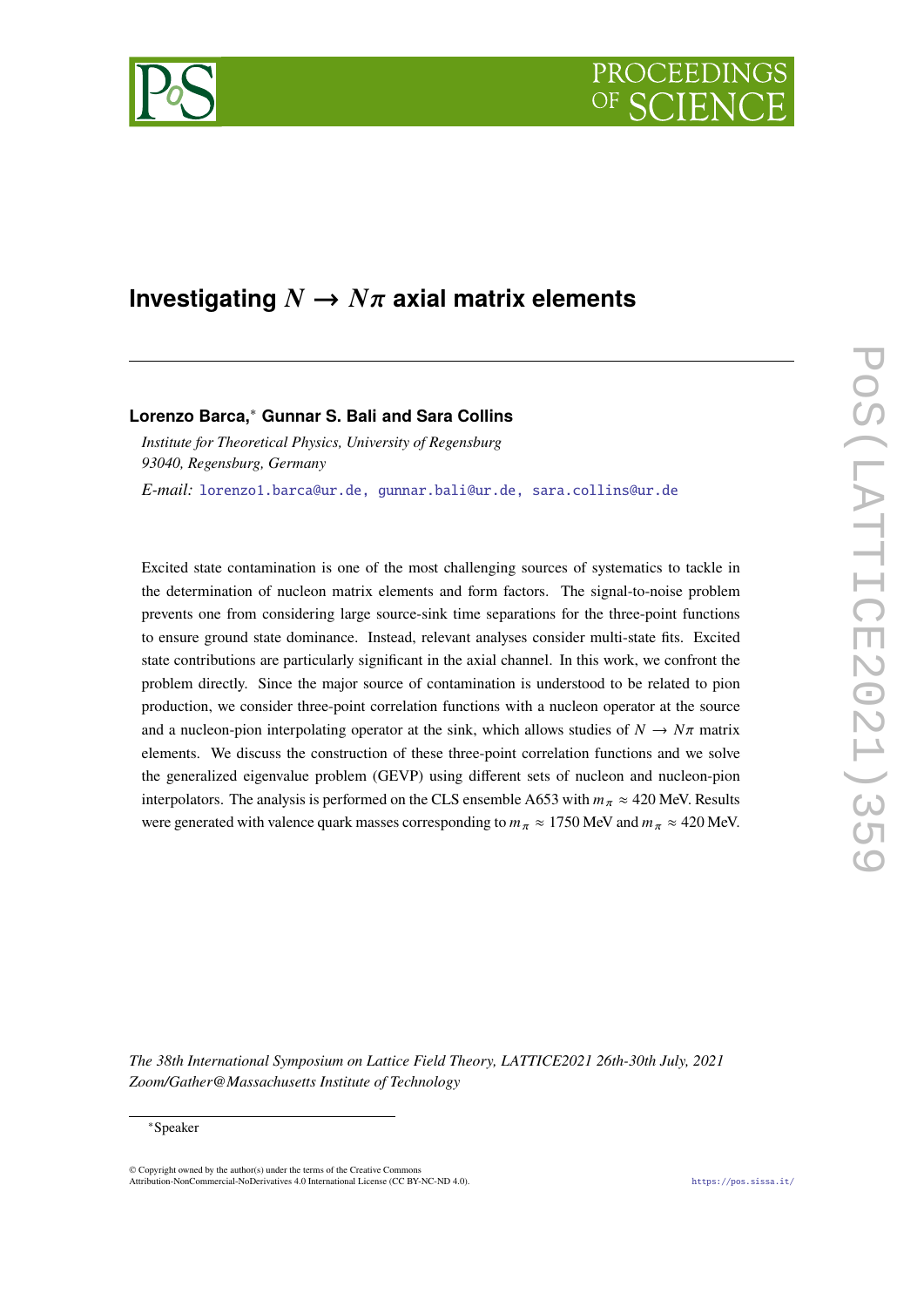# **Introduction**

The nucleon axial matrix elements  $\langle N' | \mathcal{A} | N \rangle$ , as well as the nucleon vector matrix elements  $\langle N' | V | N \rangle$ , enter in the cross-sections of weak interaction processes, which are being studied in modern high precision experiments. N' could either be a nucleon or a nucleon-pion final state. Both are produced, e.g., in the terrestrial long-baseline neutrino oscillation experiments. In particular, the Lorentz decomposition of the matrix elements into form factors is required. On the lattice, it is possible to determine directly the nucleon to nucleon matrix elements by computing suitable ratios of  $N \to N$  three-point functions and  $N \to N$  two-point functions. However, it has been found that the extraction of these quantities is contaminated by excited states, in particular  $N\pi$ .  $\gamma$ PT analyses have shown that the closer we go to physical pion masses, the more the  $N\pi$  states cannot be neglected, especially for the pseudoscalar form factors  $G_P$  and  $G_{\tilde{P}}$  (see [\[1,](#page-8-0) [2\]](#page-8-1)). Recently, our group estimated the tree-level  $\chi$ PT  $N\pi$  contribution to the ratio in the axial and pseudoscalar channels and was able to extract form factors that satisfy the PCAC relation (see [\[3\]](#page-8-2)). In this work, we compute directly  $N \to N\pi$  three-point functions and in the final analysis we aim to extract  $N \to N\pi$  matrix elements, with the aim of validating  $\chi$ PT expectations, but also to explore  $\pi$  production.

This paper is organised as follows. In section 1, we discuss nucleon two-point functions and we present results of the GEVP using a basis of local and smeared interpolators. In section 2, we discuss standard nucleon three-point functions and we present results of the nucleon axial matrix element in the forward limit., i.e.,  $g_A$ . In section 3, we construct the nucleon-pion interpolators at the sink (see [\[4\]](#page-8-3)) in order to compute  $N \to N\pi$  three-point functions and we discuss how we obtain  $N\pi$  two-point functions from them. In the final section, we present results of the GEVP applied to a  $3 \times 3$  matrix of two-point correlation functions using a basis of local, smeared nucleon interpolators and nucleon-pion interpolators. Previous works using  $N\pi$  operators include studies of  $N\pi$  scattering ([\[5,](#page-8-4) [6\]](#page-8-5)). The analysis is performed on the CLS ensemble A653 with  $L_s = 24 a$ ,  $L_t = 48 a, \beta = 3.34, m_\pi \approx 420$  MeV, lattice spacing  $a \approx 0.1$  fm and (anti) periodic boundary conditions in time for the (fermion) gauge fields.

#### **1. Nucleon two-point functions**

We define the nucleon annihilation operator at the sink  $x \equiv (\vec{x}, t)$ :

$$
O_N^{\gamma}(x) = \epsilon^{abc} \left( u_a(x) C \gamma_5 d_b(x) \right) q_c^{\gamma}(x), \tag{1}
$$

where  $q = u$ , *d* depending on which isospin component of the nucleon we consider  $N = p, n$ . The nucleon 2-point function is defined as

<span id="page-1-0"></span>
$$
C_{2pt}^{\vec{p}}(t,t_0) = P_{\bar{\gamma}\gamma}^+ \sum_{\vec{x}} e^{-i\vec{p}\cdot(\vec{x}-\vec{x}_0)} \langle O_N^{\gamma}(\vec{x},t) \, \bar{O}_N^{\bar{\gamma}}(\vec{x}_0,t_0) \,\rangle \tag{2}
$$

where  $\bar{O}_N$  is the nucleon creation operator at a fixed source position  $x_0 \equiv (\vec{x}_0, t_0) = (\vec{0}, 0), P^+$  is the positive-parity projector and the Fourier transform in the spatial coordinates allows the interpolators to have a definite momentum  $\vec{p} = \frac{2\pi}{L}\vec{n}$ .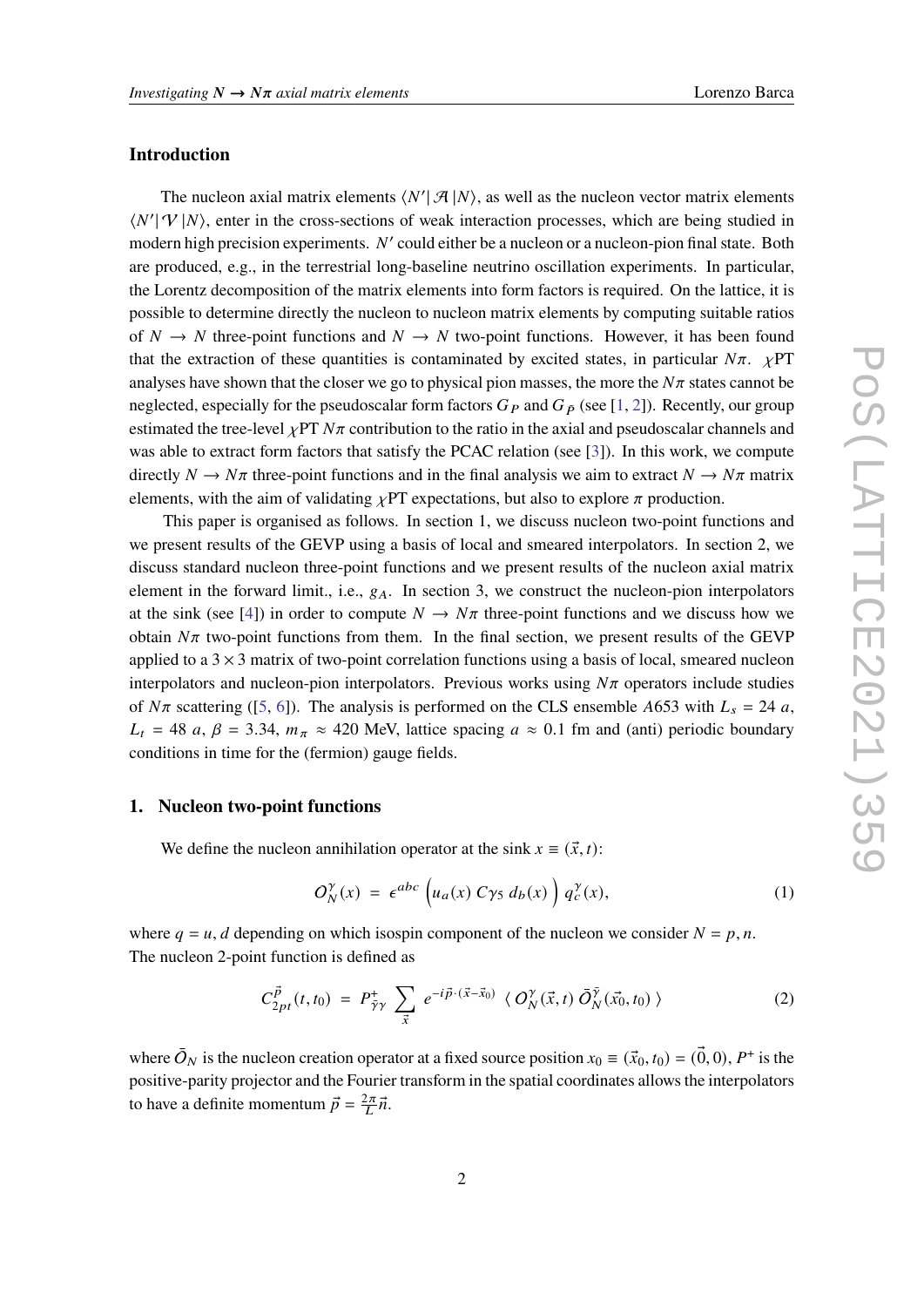<span id="page-2-0"></span>

#### **Figure 1:**

Effective masses in the rest-frame, extracted from the two eigenvalues of the GEVP at a reference time  $t_0 = 0.2$ fm using the basis  $\{O_N, \Phi O_N\}$ . The blue and red dashed lines represent, respectively, the non-interacting energy of a  $N\pi$  in a P-wave and  $N\pi\pi$  in a S-wave.

Employing the spectral decomposition by inserting a complete set of states  $\sum_{n} \frac{1}{2E_n} |n\rangle \langle n|$  in to Eq. [\(2\)](#page-1-0), we obtain

<span id="page-2-1"></span>
$$
C_{2pt}^{\vec{p}}(t) \;=\; \sum_{\sigma} \; P_{\bar{\gamma}\gamma}^+ \; \frac{e^{-E_N^{\vec{p}}t}}{2E_N^{\vec{p}}} \; \langle \Omega | \, O_N^{\vec{p},\gamma} \, | N_\sigma^{\vec{p}} \rangle \, \langle N_\sigma^{\vec{p}} | \, \bar{O}_N^{\bar{\gamma}} \, | \Omega \rangle + ... \xrightarrow{t \;\gg\; 0} \; |Z_{\vec{p}}|^2 \; \frac{E_N^{\vec{p}}+m_N}{m_N} e^{-E_N^{\vec{p}}t}, \eqno(3)
$$

where  $O_N^{\vec{p},\gamma}$  $\vec{p}$ , $\gamma$  is the nucleon interpolator, projected onto momentum  $\vec{p}$ . In principle, each state with the same quantum numbers as the nucleon contributes to the two-point function and this includes radially excited nucleons and multiparticle states. The overlap factors  $Z_{\vec{n}}$  are defined as  $\langle \Omega | O_N | N_{\sigma}^{\vec{p}} \rangle = u_N(\vec{p}, \sigma) Z_{\vec{p}}$ . At large source-sink separation, we expect the nucleon ground state to be dominant, so that for the momentum  $\vec{p} = \vec{0}$ , we can extract the nucleon mass  $m_N = E_N^{\vec{p} = \vec{0}}$ .

As a first step, we construct a 2 × 2 matrix of correlators  $\mathcal{M}(t)$  using the basis { $O_N$ ,  $\Phi O_N$ }, where  $\Phi O_N$  is a spatially extended nucleon interpolator obtained by applying a Wuppertal smearing operator  $\Phi$  ([\[7\]](#page-8-6)), with APE-smeared gauge links ([\[8\]](#page-8-7)), to smooth the quarks q. The smearing is applied either only at the source or both at the source and at the sink. We solved the GEVP

$$
\mathcal{M}(t) V(t, t_0) = \mathcal{M}(t_0) V(t, t_0) \Lambda(t, t_0)
$$
\n(4)

and extract the effective masses of the eigenvalues at a reference time  $t_0$ . The results are displayed in Fig. [1.](#page-2-0) The pion and nucleon masses that are needed to draw the dashed lines are extracted at large times from the pion and nucleon two-point functions (see Section 4 for the definition of the pion interpolators). In the heavier quark mass case ( $m<sub>\pi</sub> \approx 1750$  MeV) there is evidence of a state between the nucleon ground state and the non-interacting  $N\pi$  in a P-wave.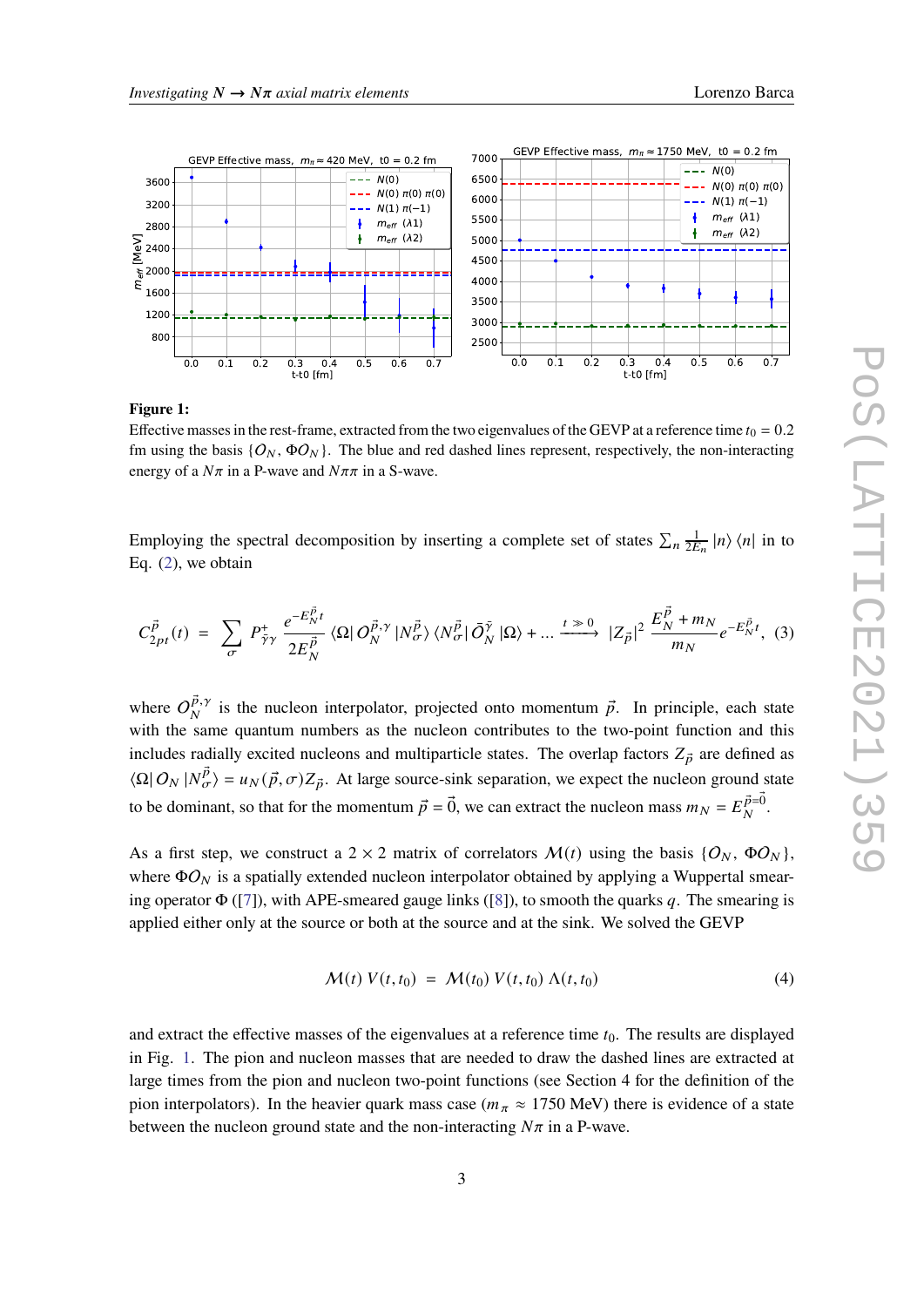<span id="page-3-2"></span>

#### **Figure 2:**

<span id="page-3-1"></span>Renormalized ratio  $\tilde{R}_{g_A}$ of Eq. [\(10\)](#page-4-0) using different source-sink separations  $t$ with point nucleon interpolators and 3 source-sink separations with smeared nucleon interpolators.

# **2. Nucleon three-point functions and matrix elements**

With the insertion of an iso-vector<sup>[1](#page-3-0)</sup> current  $\mathcal{J}^k = \bar{\psi} \Gamma \frac{\tau^k}{2}$  $\frac{\tau^k}{2}\psi$  at a space-time position  $z \equiv (\vec{z}, \tau)$ between the nucleon interpolators, we compute the nucleon three-point functions

<span id="page-3-6"></span>
$$
C_{3pt}^{\mathcal{J},P}(\tau;t;\vec{p}';\vec{q}) = P_{\tilde{\gamma}\gamma} \sum_{\vec{x},\vec{z}} e^{-i\vec{p}'\cdot\vec{x}} e^{i\vec{q}\cdot\vec{z}} \langle O_N^{\gamma}(\vec{x},t) \mathcal{J}^k(\vec{z},\tau) \bar{O}_N^{\tilde{\gamma}}(\vec{0},0) \rangle. \tag{5}
$$

The ground state contribution to the spectral decomposition reads

$$
C_{3pt}^{\mathcal{J},P}(\tau) = P_{\bar{\gamma}\gamma} \sum_{\sigma'\sigma} \frac{e^{-(E_N^{\vec{p}} - E_{N'}^{\vec{p}'})\tau}}{4E_{N'}^{\vec{p}'}E_N^{\vec{p}}} e^{-E_{N'}^{\vec{p}'}t} \langle \Omega | O_n^{\vec{p}',\gamma} | N_{\sigma'}'^{\vec{p}'} \rangle \langle N_{\sigma'}'^{\vec{p}'} | \mathcal{J}^k | N_{\sigma}^{\vec{p}} \rangle \langle N_{\sigma}^{\vec{p}} | \bar{O}_n^{\bar{\gamma}} | \Omega \rangle + \dots (6)
$$

The dependence of the nucleon matrix elements  $\langle N_{\sigma'}^{i\vec{p}'}\rangle$  $\int_{\sigma'}^{\prime} |\mathcal{J}^k| N_{\sigma}^{\vec{p}}$  on the initial and final momentum is characterized by the form factors. In the case of an axial current  $\mathcal{A}^k_\mu$  with  $\Gamma_\mu = \gamma_\mu \gamma_5$  and a pseudoscalar current  $\mathcal{P}^k$  with  $\Gamma = \gamma_5$ , the Lorentz decompositions read

<span id="page-3-4"></span>
$$
\langle N_{\sigma'}^{\prime\vec{p}'}|\mathcal{A}^k_\mu|N_{\sigma}^{\vec{p}}\rangle\ =\ \bar{u}_N(\vec{p}',\sigma')\bigg[\gamma_\mu\gamma_5G_A(Q^2)-i\frac{\mathcal{Q}_\mu}{2m_N}G_{\tilde{P}}(Q^2)\bigg]\frac{\tau^k}{2}u_N(\vec{p},\sigma),\tag{7}
$$

<span id="page-3-5"></span>
$$
\langle N_{\sigma'}^{\prime \vec{p}'} | \mathcal{P}^k | N_{\sigma}^{\vec{p}} \rangle = \bar{u}_N(\vec{p}', \sigma') G_P(Q^2) \frac{\tau^k}{2} u_N(\vec{p}, \sigma), \tag{8}
$$

where the functions  $G_X(Q^2)$  with  $X \in \{A, P, \tilde{P}\}\$  are the axial, pseudoscalar and induced pseudoscalar form factors. It is possible to show through the spectral decomposition of the three-point function (see Eq. [\(6\)](#page-3-1)) and of the two-point function (see Eq. [\(3\)](#page-2-1)), that the (nucleon) ground state contribution to the ratio

<span id="page-3-3"></span>
$$
R_{\vec{p}',\vec{q}}^{\mathcal{J},P_i}(\tau;t) = \frac{C_{3pt}^{\mathcal{J},P_i}(\tau;t;\vec{p}';\vec{q})}{C_{2pt}(t;\vec{p}')}\sqrt{\frac{C_{2pt}(\tau;\vec{p}')C_{2pt}(t;\vec{p}')C_{2pt}(t-\tau;\vec{p})}{C_{2pt}(t;\vec{p})C_{2pt}(t;\vec{p})C_{2pt}(t-\tau;\vec{p}')}} \tag{9}
$$

<span id="page-3-0"></span><sup>&</sup>lt;sup>1</sup>In this notation,  $\tau^k$  are the Pauli matrices acting in flavor space and  $\psi$  is the isospin doublet of  $u$  and  $d$  quarks.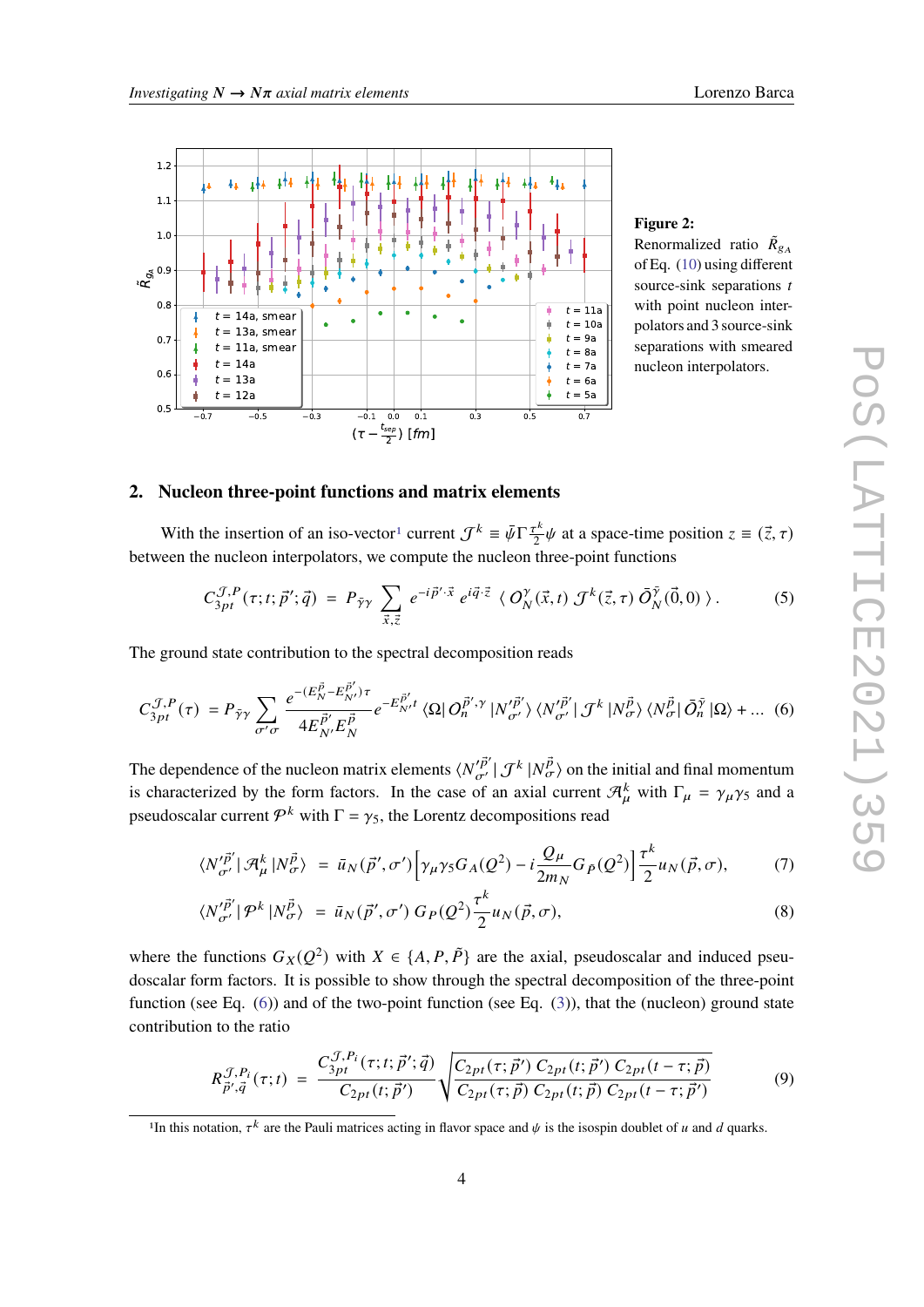is time-independent and that the overlap factors cancel. In particular, in the forward-limit with  $\vec{p}' = \vec{q} = \vec{0}$ , for the axial current we extract the unrenormalised axial charge  $g_A$  of the nucleon:

<span id="page-4-0"></span>
$$
R_{g_A}(\tau) \equiv R_{\vec{0},\vec{0}}^{\mathcal{A}_i,P_i}(\tau;t) \xrightarrow{t \gg \tau \gg 0} G_A(Q^2=0) \equiv g_A. \tag{10}
$$

In this limit, the ratio should not depend on  $\tau$ , however, due to excited states or multiparticle states contamination, there is a clear time-dependence, especially when using point interpolators.

We include in the analysis the renormalization factor  $Z_A = 0.7456(10)^{\text{stat}}(57)^{\text{syst}}$ , that was computed in [\[9\]](#page-8-8) and we show in Fig. [2](#page-3-2) the renormalized ratio  $\tilde{R}_{g_A} = Z_A R_{g_A}$ , using the lighter quark mass  $(m_{\pi} \approx 420 \text{ MeV})$  and different source-sink separations *t* without smearing and using smeared operators with  $t = 11a$ , 13a, 14a, where  $a \approx 0.1$  fm. The former ratios have a contribution from excited states which decreases with  $t$ , while in the latter cases the ground state appears to dominate within our statistical errors already for  $t = 11a$ . At  $Q^2 \neq 0$ , the ground state contribution to Eq. [\(9\)](#page-3-3) is proportional to the combination of nucleon form factors in Eq. [\(7\)](#page-3-4) and [\(8\)](#page-3-5). A useful check that the form factors have been extracted correctly is provided by the PCAC relation

$$
\frac{m_l^{PCAC}}{m_N}G_P(Q^2) = G_A(Q^2) - \frac{Q^2}{4m_N^2}G_{\tilde{P}}(Q^2) + O(a^2),\tag{11}
$$

which should hold up to lattice artefacts. Many groups found the PCAC relation to be violated when performing a standard analysis, where the excited state spectrum is determined from the two-point function alone. However, it turns out ([\[1–](#page-8-0)[3,](#page-8-2) [10\]](#page-8-9)) that the contribution of intermediate  $N\pi$  state is enhanced in the three-point functions with respect to the two-point functions, which is expected by  $\chi$ PT ([\[1](#page-8-0)[–3\]](#page-8-2)).

# **3.**  $N \rightarrow N\pi$  three-point functions

We compute for the first time the following three-point function:

$$
C_{3pt}^{N \xrightarrow{\mathcal{J}} N \pi}(\tau, t) = P_{\bar{\gamma}\gamma} \sum_{\vec{x}, \vec{y}, \vec{z}} e^{-i\vec{p}_{N}' \cdot \vec{x}} e^{-i\vec{p}_{\pi}' \cdot \vec{y}} e^{i\vec{q} \cdot \vec{z}} \langle O_{N}^{\gamma}(\vec{x}, t) O_{\pi}(\vec{y}, t) \mathcal{J}(\vec{z}, \tau) \bar{O}_{N}^{\bar{\gamma}}(\vec{0}, 0) \rangle, (12)
$$

where at the sink timeslice t we have the nucleon operator  $O_N$  with momentum projection  $\vec{p}'_N$ and the pion operator  $O_{\pi}$  with momentum projection  $\vec{p}'_{\pi}$ . The nucleon-pion interpolating operator must be projected onto the lattice irreducible representation  $G_1$  and to the proper isospin  $I = 1/2$ ,  $I_z = \pm 1/2$  depending on which isospin component of the nucleon we study. For this study we focus on the neutron with  $I = \frac{1}{2}$  $\frac{1}{2}, I_z = -\frac{1}{2}$  $\frac{1}{2}$ , corresponding to  $P_{\bar{\gamma}\gamma} \langle O_n^{\gamma}(t) \mathcal{J}^-(\tau) \overline{O}_p^{\bar{\gamma}}(0) \rangle$ , where  $\mathcal{J}^- = \frac{1}{2}$  $\frac{1}{2}(\mathcal{J}^1 - i\mathcal{J}^2)$ . Through the Wigner-Eckart theorem, one can show that this correlation function is equivalent to the standard one  $\langle O_N^{\gamma}(t) \, \mathcal{J}^3(\tau) \, \bar{O}_N^{\bar{\gamma}}(0) \, \rangle$  of Eq. [\(5\)](#page-3-6). In particular, one can write a relation between scattering processes  $S_{p\rightarrow n\pi^+} = \sqrt{2}S_{p\rightarrow p\pi^0}$  as a relation between threeor two-point functions, recalling that  $J^{\pi^0} = \sqrt{2} J^3$ . The state  $|I| = \frac{1}{2}$  $\frac{1}{2}, I_z = -\frac{1}{2}$  $\frac{1}{2}$  is obtained from the isospin addition  $I_1 = 1 \oplus I_2 = \frac{1}{2}$  $\frac{1}{2}$ , which is

<span id="page-4-1"></span>
$$
|I = \frac{1}{2}, I_z = -\frac{1}{2}\rangle = \frac{1}{\sqrt{3}} |n\rangle |\pi^0\rangle - \sqrt{\frac{2}{3}} |p\rangle |\pi^-\rangle, \qquad (13)
$$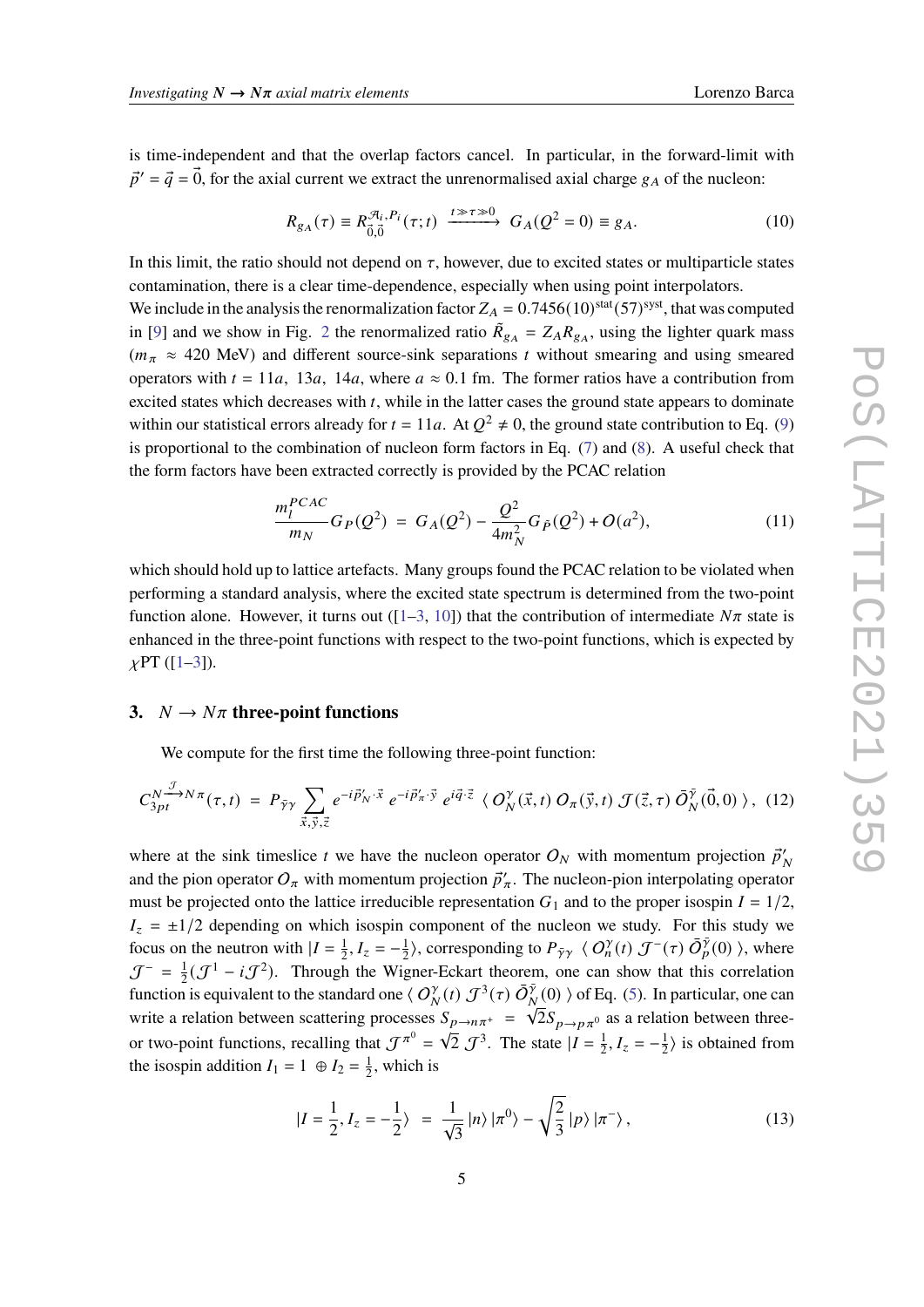

<span id="page-5-0"></span>

**Figure 3:** Sketches of the 4 different diagrams that emerge in the process  $p \to p\pi^-$  via a  $\mathcal{J}^-$  current. The total number of Wick contractions grows factorially with the number of quark-antiquark pairs. In this case there are in total 3 u-quark pairs and 2 d-quark pairs, which gives  $3!2! = 12$  Wick contractions. In particular, there are 2! permutations that are connected like the  $A$ , 2!2! like the  $B$ , 2!2! like the  $C$  and 2! like the  $D$  diagram.

where we have identified the proton and the neutron as components of the isodoublet  $I = 1/2$  and the pions as components of the isotriplet  $I = 1$ . In particular, the pion operators are  $O_{\pi^+} = -\overline{d}\gamma_5 u$ ,  $O_{\pi^-} = \bar{u}\gamma_5 d$  and  $O_{\pi^0} = \frac{1}{\sqrt{2}} (\bar{u}\gamma_5 u - \bar{d}\gamma_5 d)$ .

Considering Eq. [\(13\)](#page-4-1), we also need to compute the following three-point functions:

 $\langle O_{p\pi^{-}}(t) \mathcal{J}^{-}(\tau) \bar{O}_p(0) \rangle, \langle O_{n\pi^{0}}(t) \mathcal{J}^{-}(\tau) \bar{O}_p(0) \rangle$  and  $\langle O_{n\pi^{0}}(t) \mathcal{J}^{-}(\tau) \bar{O}_p(0) \rangle$ .

A useful check is provided by another Wigner-Eckart relation which must be fulfilled at the level of the correlators and matrix elements:

$$
S_{n\pi^{0}\to n\pi^{0}} = S_{p\pi^{-}\to p\pi^{-}} + \frac{1}{\sqrt{2}} S_{p\pi^{-}\leftrightarrow n\pi^{0}}.
$$
 (14)

In the case of  $p \stackrel{\mathcal{J}^-}{\longrightarrow} p\pi^-$ , there are 12 Wick contractions to perform, that can be grouped in four different diagrams, which we denote  $A$ ,  $B$ ,  $C$  and  $D$  (see Fig. [3\)](#page-5-0).

Similar Wick contractions are computed for the other processes ( $p \xrightarrow{\mathcal{J}^-} n\pi^0$  and  $n \xrightarrow{\mathcal{J}^3} n\pi^0$ ) and we cross-check our expression against the Mathematica library QCT [\[11\]](#page-8-10) and our numerical results against the Wigner-Eckart relation. The diagrams  $A$ ,  $B$  and  $C$  are computed with the sequential source method [\[12\]](#page-8-11). In particular, the red lines in Fig. [3](#page-5-0) represent all-to-all propagators, that we compute sequentially, while the black lines are point-to-all propagators and the red crosses represent the insertion current  $\mathcal{T}^-$ . The nucleon part of the diagram D is computed with the point-to-all method, while the meson part with the One-End trick [\[13\]](#page-8-12). In Fig. [4,](#page-6-0) for the heavy quark mass, we plot a specific channel of  $P_i \langle O_{n\pi^0}(t) \mathcal{J}^-(\tau) \bar{O}_p(0) \rangle$ , where  $\mathcal{J} = \mathcal{A}_1$  and the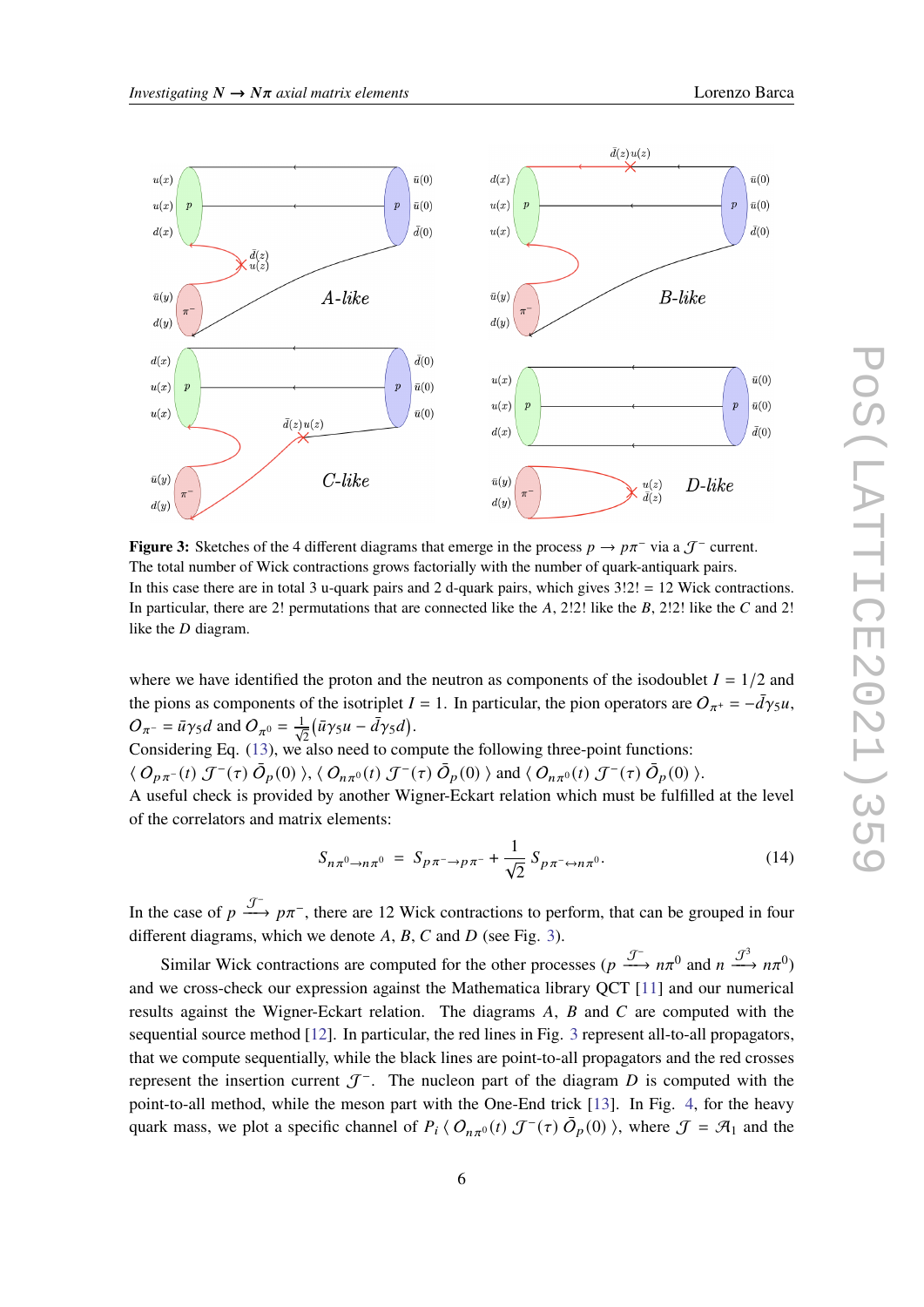<span id="page-6-0"></span>

#### **Figure 4:**

<span id="page-6-1"></span>Sum of the diagrams A, B and C of the three-point function  $P_i\, \langle\, O_{n\pi^0}(t)\, \mathcal{A}^-_1(\tau)\, \bar O_p(0)\, \rangle$ with  $m_\pi \approx 1750$  MeV at  $t = 1.7$  fm, using different polarizations  $P_i$  and some of the momentum combinations that are needed to project  $O_{n\pi^0}$  to the rest-frame.

total sink momentum is zero. The  $O_{N_{\pi}}$  interpolator at the sink must be projected onto the lattice irreducible representation  $G_1$ . In the rest-frame  $\vec{p} = \vec{p}'_N + \vec{p}'_n = \vec{0}$ . For  $S_z = +1/2$ , considering particles with a unit lattice momentum, the projection onto  $G_1$  reads:

$$
O_{\vec{p}=\vec{0},m_s=1/2}^{N\pi,G_1} = O_N^{-1/2}(-\hat{e}_x)O_\pi(\hat{e}_x) - O_N^{-1/2}(\hat{e}_x)O_\pi(-\hat{e}_x) - iO_N^{-1/2}(-\hat{e}_y)O_\pi(\hat{e}_y) ++ iO_N^{-1/2}(\hat{e}_y)O_\pi(-\hat{e}_y) + O_N^{1/2}(-\hat{e}_z)O_\pi(\hat{e}_z) - O_N^{1/2}(\hat{e}_z)O_\pi(-\hat{e}_z),
$$
(15)

where  $\hat{e}_j$  are the unit lattice momentum vectors (e.g.,  $\hat{e}_x = \frac{2\pi}{L}(1,0,0)$ ). In the next section, we discuss how to compute the  $N\pi$  two-point functions using the  $N \to N\pi$  three-point functions evaluated at different source-sink separations.

#### **4.**  $N\pi$  two-point functions

If we consider the  $p \stackrel{\mathcal{T}}{\longrightarrow} p\pi^-$  three-point function with a pseudoscalar current  $\mathcal{T}^{-}(z) =$  $\bar{u}(z)\gamma_5d(z)$  and we evaluate it at the source time ( $\tau = 0$ ), this corresponds to the two-point function  $p\pi^{-} \rightarrow p\pi^{-}$  at a fixed source-sink separation *t* (see Fig. [3\)](#page-5-0). Therefore, it is possible to construct the two-point function by considering different source-sink separations for the three-point function. The same holds for the other correlation functions, such that

$$
C_{2pt}^{p\pi^{-} \to p\pi^{-}}(t) = C_{3pt}^{p\pi^{-} \to p\pi^{-}}(\tau = 0; t), \qquad C_{2pt}^{p\pi^{-} \to n\pi^{0}}(t) = C_{3pt}^{p\pi^{-} \to n\pi^{0}}(\tau = 0; t),
$$
  
\n
$$
C_{2pt}^{n\pi^{0} \to n\pi^{0}}(t) = C_{3pt}^{n\pi^{0} \to n\pi^{0}}(\tau = 0; t), \qquad C_{2pt}^{n\to p\pi^{-}}(t) = C_{3pt}^{n\pi^{0} \to p\pi^{-}}(\tau = 0; t).
$$

After the projection to the isospin component  $I_z = -1/2$  (Eq. [\(13\)](#page-4-1)) and to the irreducible representation  $G_1$  (see Eq. [\(15\)](#page-6-1) for the rest-frame), the correlation functions read:

$$
\langle O_{N\pi}^{G_1}(t) \bar{O}_{N\pi}^{G_1}(0) \rangle = \frac{2}{3} \langle O_{p\pi^-}^{G_1}(t) \bar{O}_{p\pi^-}^{G_1}(0) \rangle + \frac{1}{3} \langle O_{n\pi^0}^{G_1}(t) \bar{O}_{n\pi^0}^{G_1}(0) \rangle - \frac{2\sqrt{2}}{\sqrt{3}} \langle O_{p\pi^-}^{G_1}(t) \bar{O}_{n\pi^0}^{G_1}(0) \rangle, \tag{16}
$$

$$
\langle O_{N\pi}^{G_1}(t) \bar{O}_n(0) \rangle = \sqrt{\frac{2}{3}} \langle O_{p\pi^-}^{G_1}(t) \bar{O}_n(0) \rangle - \frac{1}{\sqrt{3}} \langle O_{n\pi^0}^{G_1}(t) \bar{O}_n(0) \rangle. \tag{17}
$$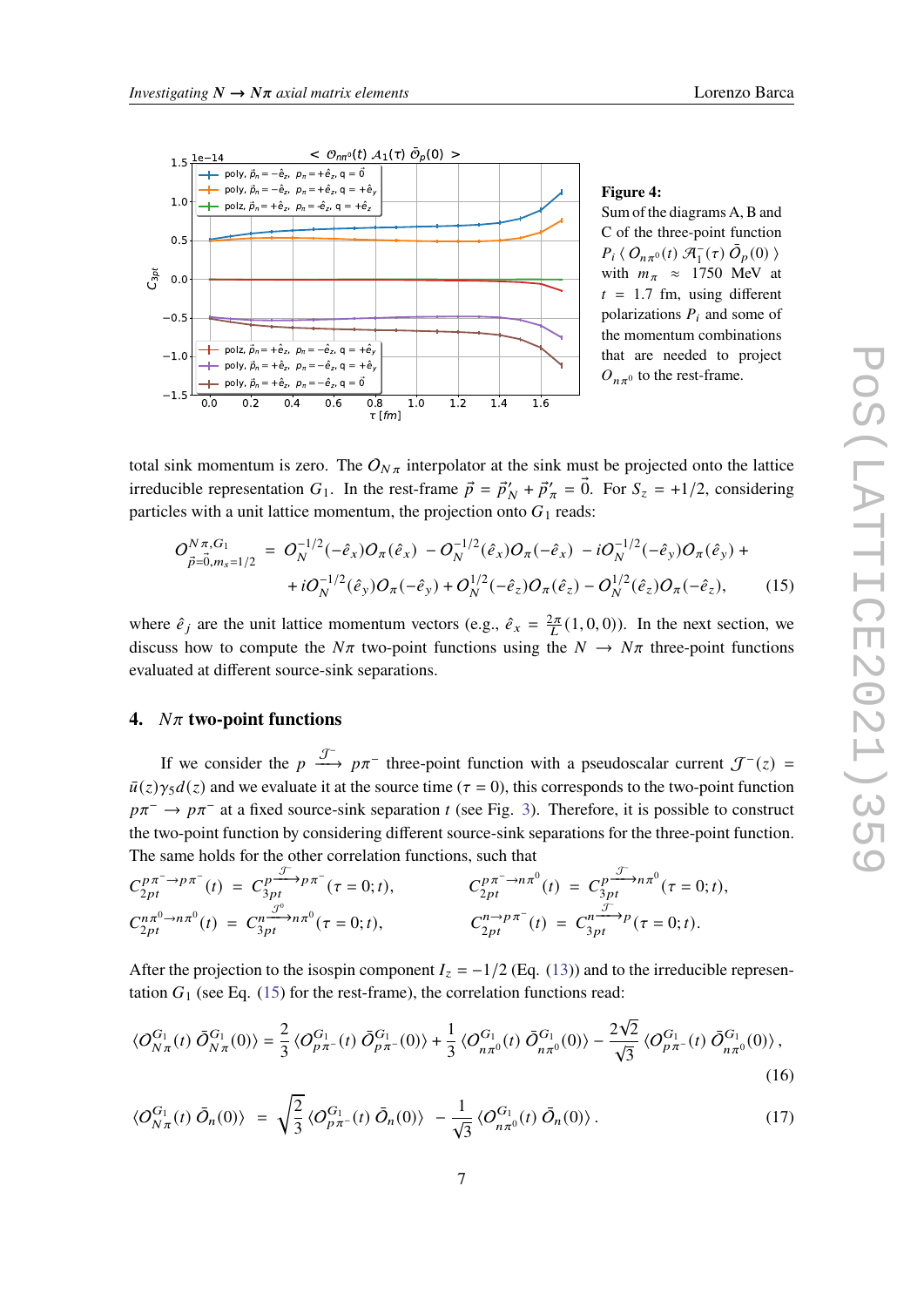<span id="page-7-0"></span>

**Figure 5:** Effective masses of the eigenvalues extracted with the GEVP analysis using the basis  $\{O_N, \Phi O_N, \Phi^2\}$  $O_{N\pi}$  for  $m_{\pi} \approx 420$  MeV (left) and  $m_{\pi} \approx 1750$  MeV (right). The dashed lines represent the non-interacting energies of the N,  $N\pi$  and  $N\pi\pi$  as in Fig. [1.](#page-2-0)

We solved the GEVP for the basis  $\{O_N, \Phi O_N, O_{N,\pi}\}\$  and for the two different values of quark masses. In Fig. [5](#page-7-0) we show the results with  $t_0 = 0.2$  fm. In the lighter quark mass case, other than the neutron ground state, there is evidence of a state whose energy is similar to the non-interacting  $N\pi$  energy in a P-wave or a  $N\pi\pi$  in a S-wave. In the heavier quark mass case, there is evidence of a state between the ground state and the non-interacting  $N\pi$ , which was also present in the GEVP analysis with the basis  $\{O_n, \Phi O_n\}.$ 

# **5. Conclusions**

In this study, we used nucleon-pion operators to compute for the first time  $N \to N\pi$  three-point functions. We solved the GEVP using matrices of two-point correlation functions, using the basis {O,  $\Phi$ O} and {O,  $\Phi$ O,  $O_{N\pi}$ } for two quark masses. With the latter basis and  $m_{\pi} \approx 420$  MeV, we find the nucleon ground state and one state whose energy is close to a non-interacting  $N\pi$  in a P-wave or a  $N\pi\pi$  in an S-wave. With  $m_{\pi} \approx 1750$  MeV, in addition we find an intermediate state between the nucleon ground state and the  $N\pi$ . We will proceed with the analysis by taking the eigenvectors of the N and  $N\pi$  calculated from the GEVP for the second basis and using them to extract the matrix elements  $\langle N| \mathcal{J} |N \rangle$  and for the first time  $\langle N \pi | \mathcal{J} |N \rangle$  from the three-point functions.

#### **6. Acknowledgements**

The authors thank S. Bürger, G. Herdoiza, M. Padmanath, S. Prelovsek, P. Wein and T. Wurm for useful discussion. This work has received funding from the European Union's Horizon 2020 research and innovation programme under the Marie Skodowska-Curie grant agreement No. 813942 (ITN EuroPLEx). Simulations were performed on QPACE3 using adapted versions of the software packages *CHROMA* [\[14\]](#page-8-13), as well as *GPT* [\[15\]](#page-8-14) for verification.